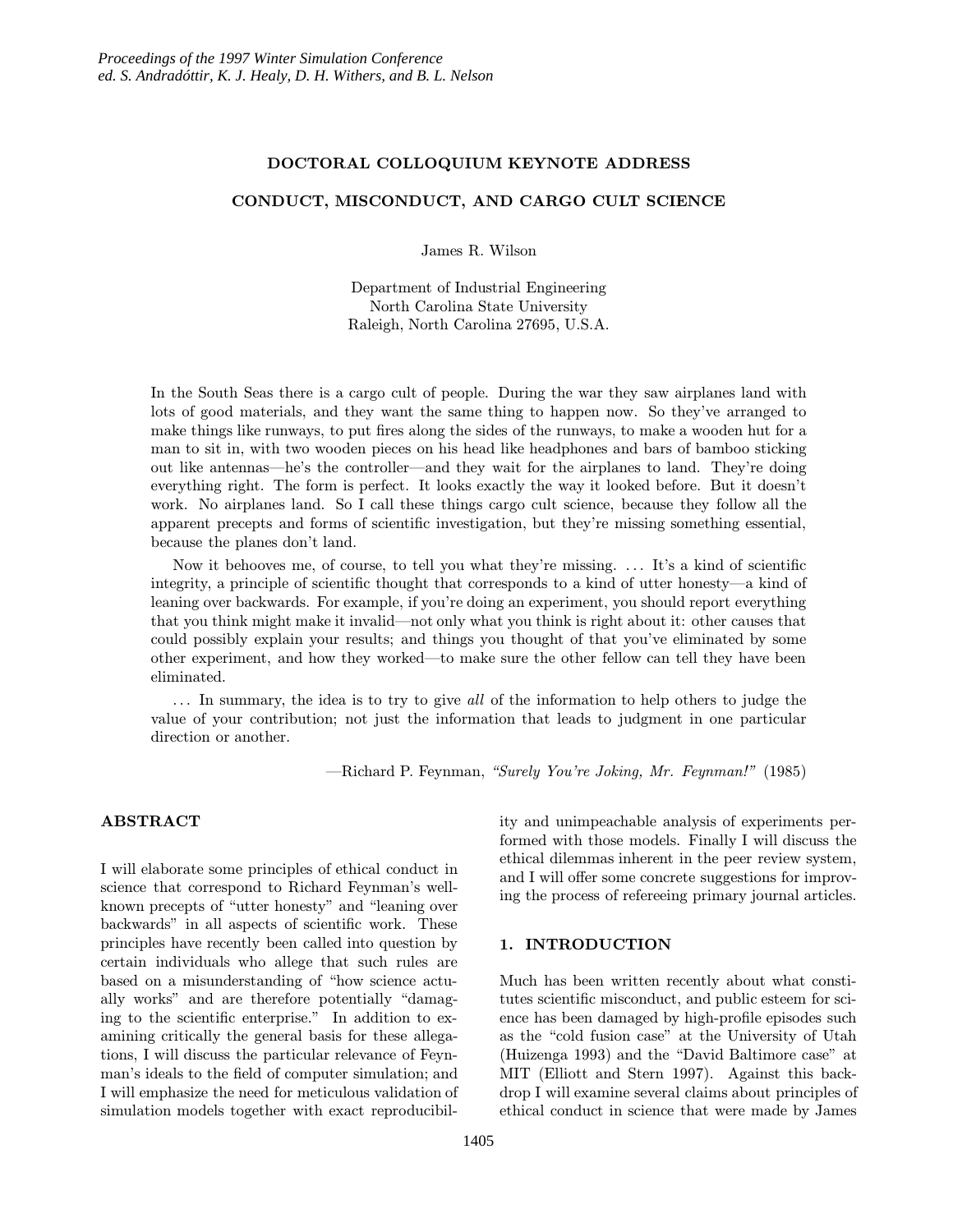Woodward and David Goodstein of the California Institute of Technology in an article entitled "Conduct, Misconduct and the Structure of Science," which appeared in the September 1996 issue of the American Scientist. The gist of the principles in question is summarized in the quotation by Richard Feynman given above. I will argue that these principles are especially relevant to the field of computer simulation, and I will elaborate my view that Feynman's ideals of "utter honesty" and "leaning over backwards" constitute a mandate for meticulous validation of simulation models together with exact reproducibility and unimpeachable analysis of experiments performed with those models. Several key references are highlighted in this discussion—in particular, see the pamphlets entitled On Being a Scientist (1995) and Honor in Science (1986). Interested individuals are invited to examine the relevant literature and to judge for themselves the validity of the arguments given here.

## 2. "THE SCIENCE OF THINGS THAT AREN'T SO"

In addition to performing Nobel Prize–winning research, the American physicist Irving Langmuir explored extensively a subject he called "pathological science," defining this as "the science of things that aren't so." Although he never published his investigations on this subject, he presented a colloquium on pathological science at General Electric's Knolls Atomic Power Laboratory on December 18, 1953. Subsequently Robert N. Hall, one of Langmuir's former colleagues at General Electric, transcribed and edited a recording of Langmuir's presentation so that it could be published in the October 1989 issue of Physics Today. Langmuir and Hall (1989) should be required reading for everyone who pursues a career in scientific research.

This article is a fascinating account of famous cases of self-deception by scientists working in a broad diversity of disciplines. Perhaps the most remarkable of these cases concerns the discovery of N rays by the French physicist René Blondlot in 1903. This exotic form of radiation was claimed to penetrate inches of aluminum while being stopped by thin foils of iron. When N rays impinged on an object, Blondlot claimed a slight increase in the brightness of the object; but he admitted that great experimental skill was needed to detect the effect of these rays.

During the period from 1903 to 1906, over 300 papers were published on N rays by 100 scientists and medical doctors around the world (Nye 1980). When the American physicist Robert W. Wood learned about the discovery of N rays, he went to France to observe Blondlot's experimental procedure. At that time Blondlot was using a spectroscope fitted with an aluminum prism to measure the refractive indices of N rays. Although Blondlot's experiments were performed in a darkened room, a small red (darkroom) lantern enabled Blondlot to see a graduated scale for measuring to three significant figures the position of a vertical thread coated with luminous paint. The thread was supposed to brighten as it crossed the invisible lines of the N-ray spectrum. According to Langmuir and Hall (1989), Wood asked Blondlot the following question:

. . . from just the optics of the thing, with slits 2 mm wide, how can you get a beam so fine that you can detect its position to within a tenth of a millimeter?

Blondlot is reported to have given this reply:

That's one of the fascinating things about N rays. They don't follow the ordinary laws of science . . . You have to consider these things by themselves. They are very interesting but you have to discover the laws that govern them.

His suspicions aroused at this point, Wood used the cover of the darkened room to remove the prism and put it in his pocket. Wood then asked Blondlot to repeat some of his measurements. With the critical component of the experimental apparatus missing, Blondlot obtained exactly the same results. In a letter that was published in Nature, Wood (1904) exposed Blondlot's experiments on N rays as a case of self-deception. Although Wood's letter killed research on N rays outside France, it is interesting to note that the French Academy of Sciences chose Blondlot to receive the 1904 Le Conte Prize—even though the other leading candidate was Pierre Curie, who together with Marie Curie and Henri Becquerel had shared the 1903 Nobel Prize in physics for pioneering work on radioactivity.

Langmuir and Hall (1989) also discuss a number of other anomalous phenomena, and they analyze the main symptoms of pathological science (or cargo cult science, to use Feynman's more colorful expression). These symptoms are summarized in Table 1. The case of N rays exhibits all of these symptoms. It is important to bear these symptoms in mind when considering the validity of certain claims made by Woodward and Goodstein (1996) about ethical conduct in science. Numerous cases of pathological science involving pseudoscientific cranks are discussed in the book Fads and Fallacies in the Name of Science by Martin Gardner (1957). Some famous cases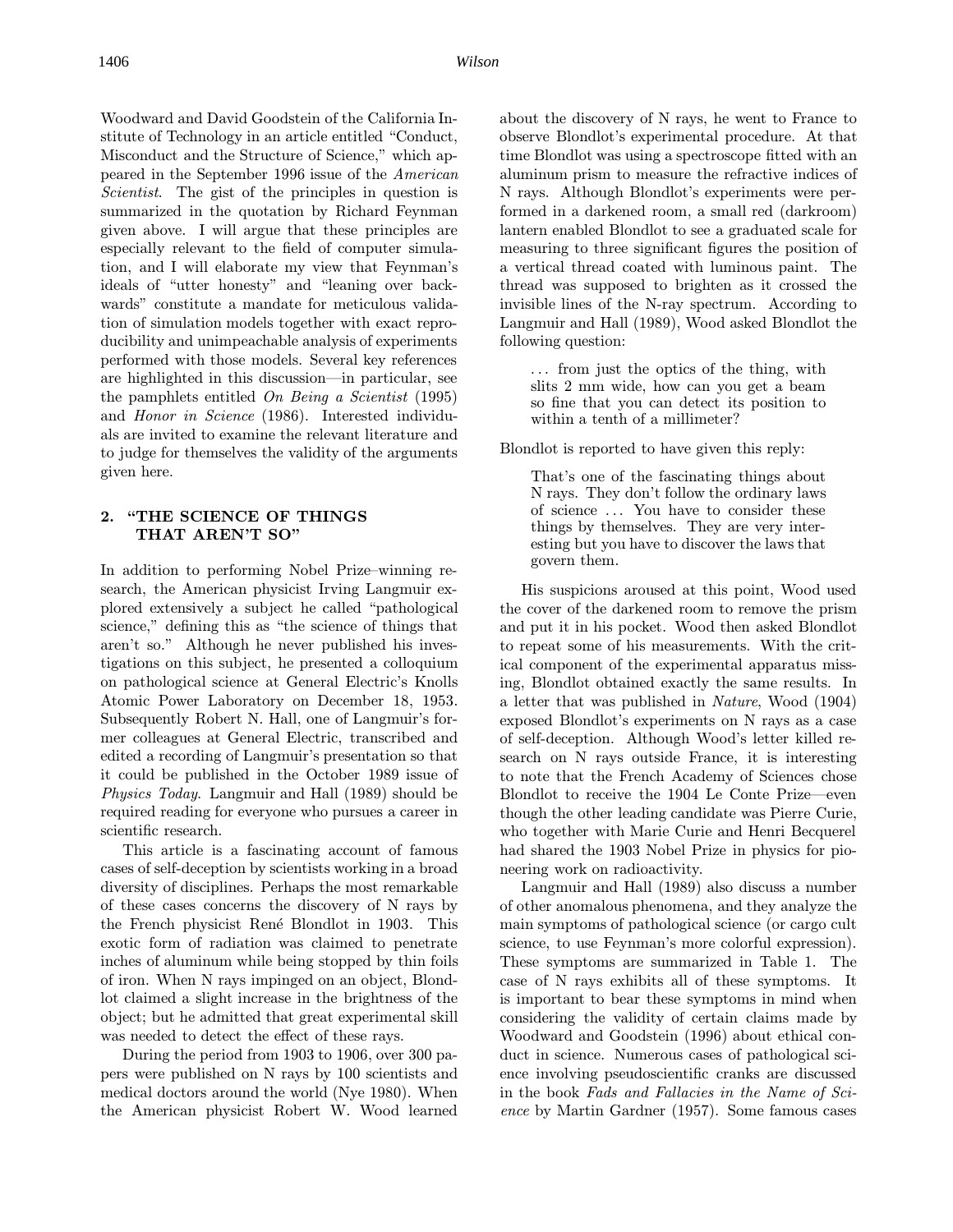Table 1: Langmuir's Symptoms of Pathological Science

- 1. The maximum effect that is observed is produced by a causative agent of barely detectable intensity, and the magnitude of the effect is substantially independent of the intensity of the cause.
- 2. The effect is of a magnitude that remains close to the limit of detectability or, many measurements are necessary because of the very low statistical significance of the results.
- 3. There are claims of great accuracy.
- 4. Fantastic theories contrary to experience are suggested.
- 5. Criticisms are met by ad hoc excuses thought up on the spur of the moment.
- 6. The ratio of supporters to critics rises up to somewhere near 50% and then falls gradually to oblivion.

of self-deception by legitimate scientists are detailed on pages 107–125 of the book Betrayers of the Truth by William Broad and Nicholas Wade (1982).

## 3. THE LOGICAL STRUCTURE OF **SCIENCE**

### 3.1 Baconian Inductivism vs. Data Selection

As a basis for their discussion of how science actually works, Woodward and Goodstein examine critically the theories of the scientific method that are due to Francis Bacon ([1620] 1994) and Karl Popper (1972). Baconian inductivism prescribes that scientific investigation should begin with the careful recording of observations; and as far as possible, these observations should be uninfluenced by any theoretical preconceptions. When a sufficiently large body of such observations has been accumulated, the scientist uses the process of induction to generalize from these observations a hypothesis or theory that describes the systematic effects seen in the data.

On the contrary, Woodward and Goodstein assert that "Historians, philosophers, and those scientists who care are virtually unanimous in rejecting Baconian inductivism as a general characterization of good scientific method." Woodward and Goodstein argue that it is impractical to record all one observes and that some selectivity is required. They make the following statement:

But decisions about what is relevant inevitably will be influenced heavily by background assumptions, and these . . . are often highly theoretical in character. The vocabulary we use to describe the results of measurements, and even the instruments we use to make the measurements, are highly dependent on theory. This point is sometimes expressed by saying that all observation in science is "theory-laden" and that a "theoretically neutral" language for recording observations is impossible.

I claim that in the context of computer simulation experiments, this statement is simply untrue. By using portable simulation software, we can achieve exact reproducibility of simulation experiments across computer platforms—that is, the same results can be obtained whether the simulation model is executed on a notebook computer with a 16-bit operating system or on a supercomputer with a 64-bit operating system. Moreover, the accumulation of relevant performance measures within the simulation model can be precisely specified in a way that is completely independent of any theory under investigation. Thus we can attain Feynman's ideal of "a kind of utter honesty" in which every simulation analyst has available the same information with which to evaluate the performance of proposed theoretical or methodological contributions to the field. In my view, it is impossible to overstate the fundamental importance of this advantage of simulated experimentation; and we are deeply indebted to the developers and vendors of simulation software who have taken the trouble and expense to provide us with the tools necessary to achieve the reproducibility that is an essential feature of all legitimate scientific studies.

According to Woodward and Goodstein, Baconian inductivism leads to the potentially erroneous and harmful conclusion that data selection and overinterpretation of data are forms of scientific misconduct, while a less restrictive view of how science actually works would lead to a different set of conclusions. In many prominent cases of pathological science, the root of the problem was data selection ("cooking") that may have been subconscious but was nonetheless grossly misleading. In addition to the case of Blondlot's nonexistent N rays, Langmuir and Hall (1989) and Broad and Wade (1982) detail several other noteworthy cases of such cooking and overinterpretation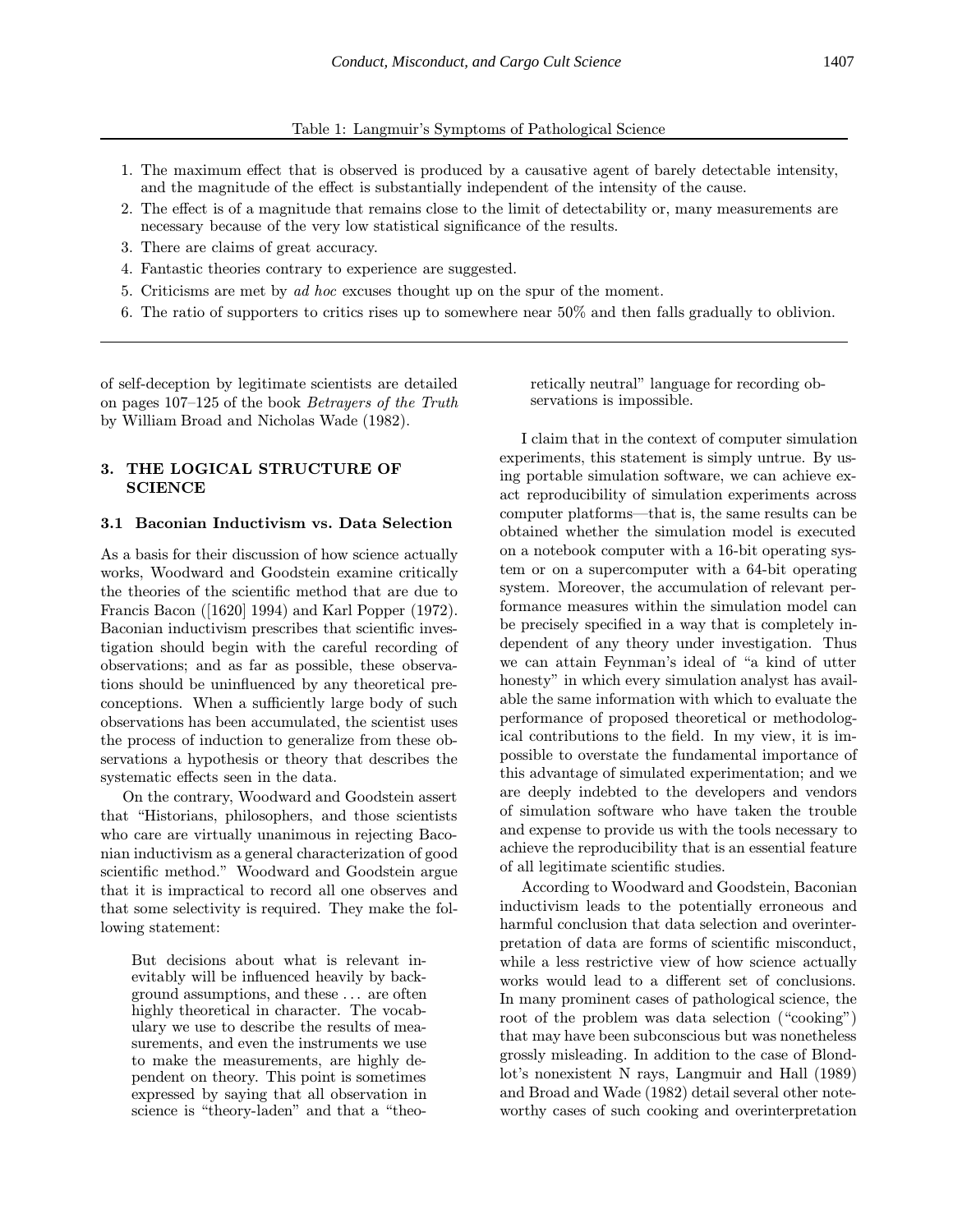of experimental data in the fields of archaeology, astronomy, geology, parapsychology, physics, and psychology. I claim that whatever the theoretical deficiencies of Baconian inductivism may be, they have no bearing on the field of computer simulation; moreover, there are sound practical reasons for insisting that researchers in all fields should avoid selection or overinterpretation of data that has even the appearance of pathological science.

# 3.2 Validating vs. "Cooking" Simulation Models

Because simulationists work far more closely with the end users of their technology than specialists in many other scientific disciplines, we are sometimes exposed to greater pressure from clients or sponsors to fudge or "cook" our models to yield anticipated or desired results. With the advent of powerful special- and general-purpose simulation environments including extensive animation capabilities, such model-cooking is far easier for simulationists to carry out than it is for, say, atmospheric physicists.

In addition to intentional model-cooking, there is the danger of unintentional self-deception resulting from faulty output analysis. In many of the cases of self-deception documented in Langmuir and Hall (1989) and Broad and Wade (1982), the most notable common feature was the experimenter's attempt to detect visually an extremely faint signal in situations where auxiliary clues enabled the experimenter to know for each trial observation whether or not the signal was supposed to be present. For example in the N-ray experiments described previously, Blondlot could see the scale measuring the current position of the thread coated with luminous paint. With each change in the thread's position, Blondlot knew if he was supposed to see a brightening of the thread and thus he was able to deceive himself into "seeing" effects that other experimenters could not reproduce. In the context of simulation experiments, animation can be one of the primary visual means for self-deception. Equally dangerous is faulty output analysis based on visual inspection of correlograms, histograms, confidence intervals, etc., computed from an inadequate volume of simulation-generated data. With all of these simulation tools, there is the everpresent danger of seeing things that simply do not exist or of not seeing things that do exist.

To guard against cooking a simulation model or its outputs, simulationists should place much greater emphasis on meaningful, honest validation of their models as accurate representations of the corresponding target systems. To reemphasize the role of validation in the field of computer simulation, we need fundamental advances in both the practice and theory of model validation. So far as I know, the simulation literature contains very little documentation of real-world applications in which a simulation model was carefully validated. A comprehensive methodology for validating simulation models is detailed in Knepell and Arangno (1993) and Sargent (1996), but it not clear that many practitioners and researchers have given due consideration to either the implementation or the extension of this methodology. I believe that we need to pay much greater attention to simulation model validation in teaching and research as well as in practical applications.

## 3.3 Popperian Falsificationism

Next we turn to the falsificationist ideas of Karl Popper. According to this theory of the scientific method, we test a hypothesis by deducing from it a prediction that can be tested in an experiment. If the prediction fails to hold in the experiment, then the associated hypothesis is said to be falsified and must be rejected. Thus Popperian falsificationism requires a scientist to hold a hypothesis tentatively, to explore and highlight the ways in which the hypothesis might break down, to uncover and scrutinize evidence contrary to the hypothesis rather than discarding or suppressing such evidence, and in general to avoid exaggeration or overstatement of the evidence supporting the hypothesis. Perhaps the most forceful statement of this view of science was given by Richard Feynman in the quotation at the beginning of this article.

According to Woodward and Goodstein, there are also serious deficiencies in Popperian falsificationism as a general theory of good scientific method:

One of the most important of these is sometimes called the Duhem-Quine problem. We claimed above that testing a hypothesis H involved deriving from it some observational consequence O. But in most realistic cases such observational consequences will not be derivable from H alone, but only from H in conjunction with a great many other assumptions A (auxiliary assumptions, as philosophers sometimes call them). . . . It is possible that H is true and that the reason that O is false is that A is false.

. . .It may be true, as Popper claims, that we cannot conclusively verify a hypothesis, but we cannot conclusively falsify it either.

The most distinctive feature of computer simulation experiments is that the simulationist has complete control over the experimental conditions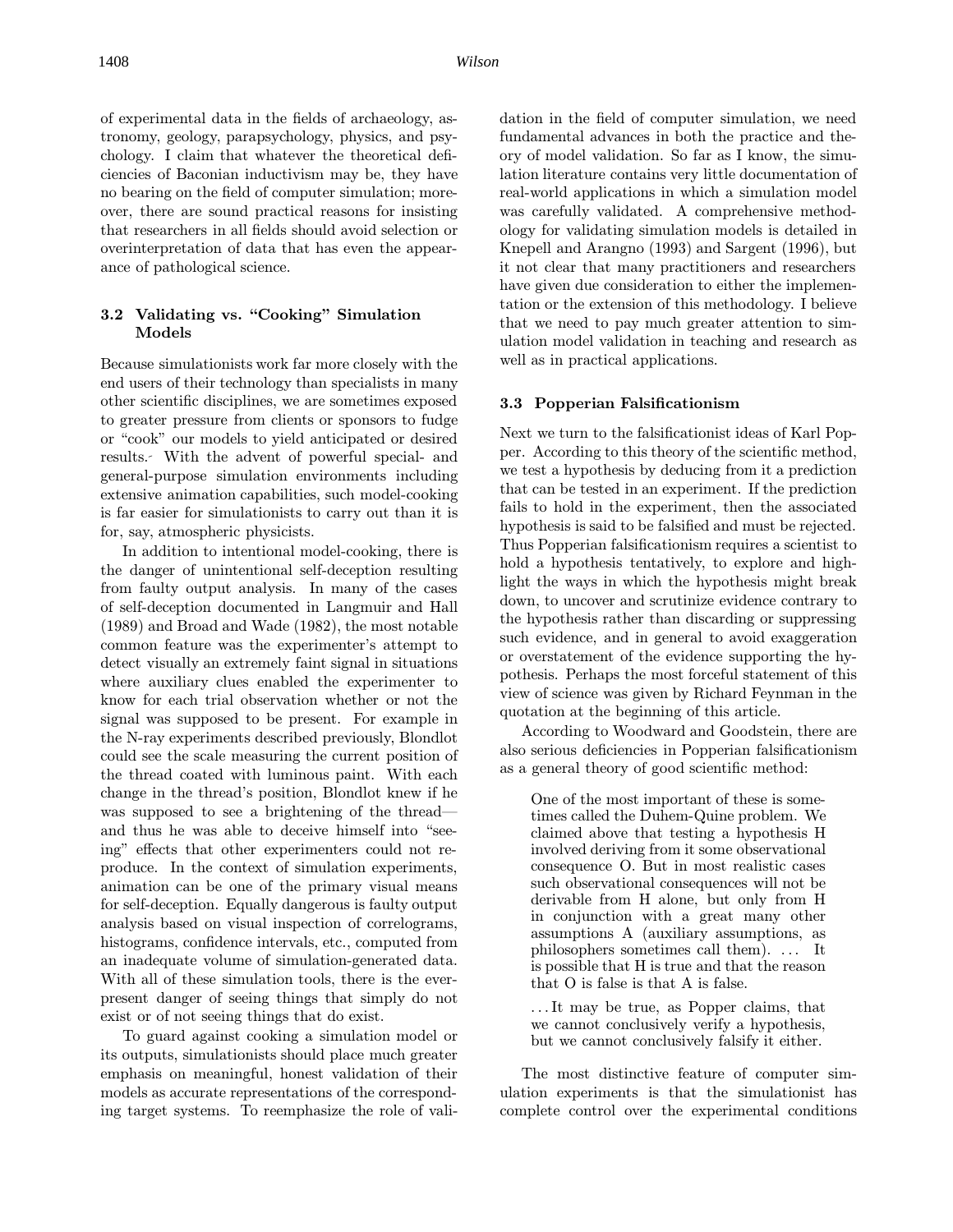via (a) the random number streams driving the simulation model's stochastic input processes, and (b) the deterministic inputs governing model operation. Thus in simulated experimentation it is possible to isolate the effects of auxiliary assumptions, so that the Duhem-Quine problem can be effectively resolved. However as several colleagues have pointed out, often practitioners fail to evaluate the effects of auxiliary assumptions in large-scale simulation projects. This failure may be due to the lack of a well-documented, widely recognized methodology for addressing the Duhem-Quine problem in the context of simulation studies. Future simulation research should focus on the development of such methodology together with a comprehensive investigation of the connections between methods for solving the Duhem-Quine problem and methods for validating a simulation model.

Beyond their theoretical objections to Popperian falsificationism, Woodward and Goodstein claim that this approach has serious practical disadvantages:

Suppose a novel theory predicts some previously unobserved effect, and an experiment is undertaken to detect it. The experiment requires the construction of new instruments, perhaps operating at the very edge of what is technically possible, and the use of a novel experimental design, which will be infected with various unsuspected and difficult-to-detect sources of error. As historical studies have shown, in this kind of situation there will be a strong tendency on the part of many experimentalists to conclude that these problems have been overcome if and when the experiment produces results that the theory predicted. Such behavior certainly exhibits anti-Popperian dogmatism and theoretical "bias," but it may be the best way to discover a difficultto-detect signal. Here again, it would be unwise to have codes of scientific conduct or systems of incentives that discourage such behavior.

The scenario of Woodward and Goodstein is a remarkably accurate description of the experimental setting in which occurred all of the cases of pathological science detailed by Langmuir and Hall (1989) and Broad and Wade (1982). Moreover, this scenario describes the notorious cold fusion experiments of Martin Fleischmann and B. Stanley Pons as documented in the book Cold Fusion: The Scientific Fiasco of the Century by John R. Huizenga (1993). It seems clear that in such a scenario, the scientist's foremost concern should be to avoid lapsing into self-deception and pathological science.

# 4. THE SOCIAL STRUCTURE OF **SCIENCE**

Woodward and Goodstein claim that ultimately inductivism and falsificationism are inadequate as theories of science because they fail to account for the psychology of individual scientists and the social structure of science. First Woodward and Goodstein consider the role of social interactions in scientific investigation:

Suppose a scientist who has invested a great deal of time and effort in developing a theory is faced with a decision about whether to continue to hold onto it given some body of evidence. . . . Suppose that our scientist has a rival who has invested time and resources in developing an alternative theory. If additional resources, credit and other rewards will flow to the winner, perhaps we can reasonably expect that the rival will act as a severe Popperian critic of the theory, and vice versa. As long as others in the community will perform this function, failure to behave like a good Popperian need not be regarded as a violation of some canon of method.

Turning next to the psychology of individual scientists, Woodward and Goodstein explore the difficulty of sustaining the necessary long-term commitment of time and resources to a hypothesis without mentally exaggerating the supporting evidence and downplaying the contrary evidence—especially in the early stages of a project when belief in the hypothesis may be extremely fragile:

All things considered, it is extremely hard for most people to adopt a consistently Popperian attitude toward their own ideas.

Given these realistic observations about the psychology of scientists, an implicit code of conduct that encourages scientists to be a bit dogmatic and permits a certain measure of rhetorical exaggeration regarding the merits of their work, and that does not require an exhaustive discussion of its deficiencies, may be perfectly sensible. . . . In fact part of the intellectual responsibility of a scientist is to provide the best possible case for important ideas, leaving it to others to publicize their defects and limitations.

In contrast to this point of view, Peter Medawar, the winner of the 1960 Nobel Prize in medicine for his work on tissue transplantation, made the following statement in his book Advice to a Young Scientist (Medawar 1979, p. 39):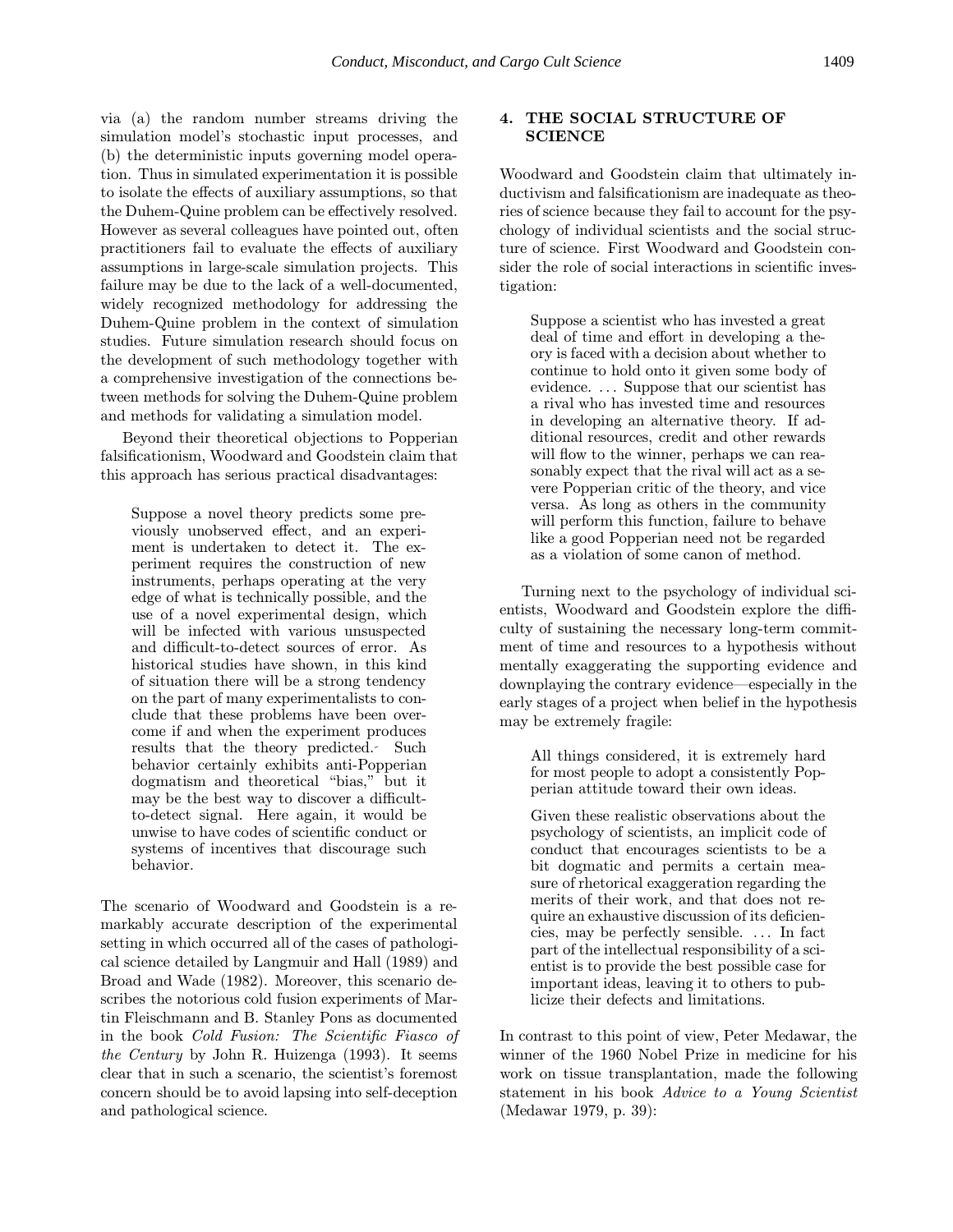I cannot give any scientist of any age better advice than this: the intensity of the conviction that a hypothesis is true has no bearing on whether it is true or not. The importance of the strength of our conviction is only to provide a proportionately strong incentive to find out if the hypothesis will stand up to critical evaluation.

(The emphasis in the quoted statement is Medawar's.) Like Langmuir and Hall (1989), Medawar's Advice to a Young Scientist should be required reading for individuals at all stages in their scientific careers.

Over the past twenty years, I have accumulated considerable experience in mediating extremely acrimonious disputes between researchers acting as "severe Popperian critics" of each other's work. Much of this hard-won experience was gained during the nine years that I served as a departmental editor and former departmental editor of the journal Management Science. To avoid reopening wounds which have not had much time to heal, I will not go into the particulars of any of these cases; but I feel compelled to draw some general conclusions based on these cases.

In every one of the disputes that I mediated, the trouble started with extensive claims about the general applicability of some simulation-based methodology; and then failing to validate these claims independently, reviewers and other researchers proceeded to write up and disseminate their conclusions. This in turn generated a heated counterreaction, usually involving claims of technical incompetence or theft of ideas or both. Early in my career I served as the "special prosecutor" in several of these cases. Later on I moved up to become the "judge," and in the end I was often forced to play the role of the "jury" as well. In every one of these cases, ultimately the truth emerged (as it must, of course)—but the process of sorting things out involved the expenditure of massive amounts of time and energy on the part of many dedicated individuals in the simulation community, not to mention the numerous professional and personal relationships that were severely damaged along the way. In summary, I claim that when individual researchers violate Feynman's precepts of "utter honesty" and "leaning over backwards," the cost to the scientific enterprise of policing these individuals rapidly becomes exorbitant.

#### 5. SCIENCE AS CRAFT

Woodward and Goodstein question the general validity of the following principle:

Scientists must report what they have done so fully that any other scientist can reproduce the experiment or calculation.

They claim that science has a large "skill" or "craft" component, and that

Conducting an experiment in a way that produces reliable results is not a matter of following algorithmic rules that specify exactly what is to be done at each step.

This may be true of some areas in the biological sciences and other experimental sciences in which the behavior of living organisms or the functioning of complicated instrumentation may not be well understood, but this does not apply to computer simulation experiments. We can and must insist on exact reproducibility of simulation experiments; and this should, in fact, be a matter of following precisely stated, fully documented algorithms.

There is of course a large "craft" component in building and using simulation models. Different individuals presented with the same system to be modeled will neither build identical simulations nor apply those models in precisely the same way, just as different researchers in any other scientific discipline will neither build the same experimental apparatus nor carry out exactly the same experimental protocol to study a given effect. Nevertheless in these situations different simulationists should be able to reproduce each other's results in order to judge the significance and limitations of the conclusions based on the experiments in question. More generally, there is a large "craft" component in doing simulation research just as there is a large "craft" component in doing other types of scientific research—but this state of affairs does not mitigate the need for reproducibility of the main experiments associated with such research.

## 6. PEERS AND PUBLICATION

#### 6.1 Is the Scientific Paper a Fraud?

Woodward and Goodstein cite Peter Medawar's (1991) paper entitled "Is the Scientific Paper a Fraud?" to argue that because most archival papers in the scientific literature do not accurately portray the way scientific research is actually done, these papers fail to measure up to Feynman's ideal of "leaning over backwards." It is certainly true that primary journal articles in the scientific literature do not document all of the mistakes, dead ends, and backtracking that are an inevitable part of virtually every successful scientific investigation. Medawar (1982, p. 92) himself admitted that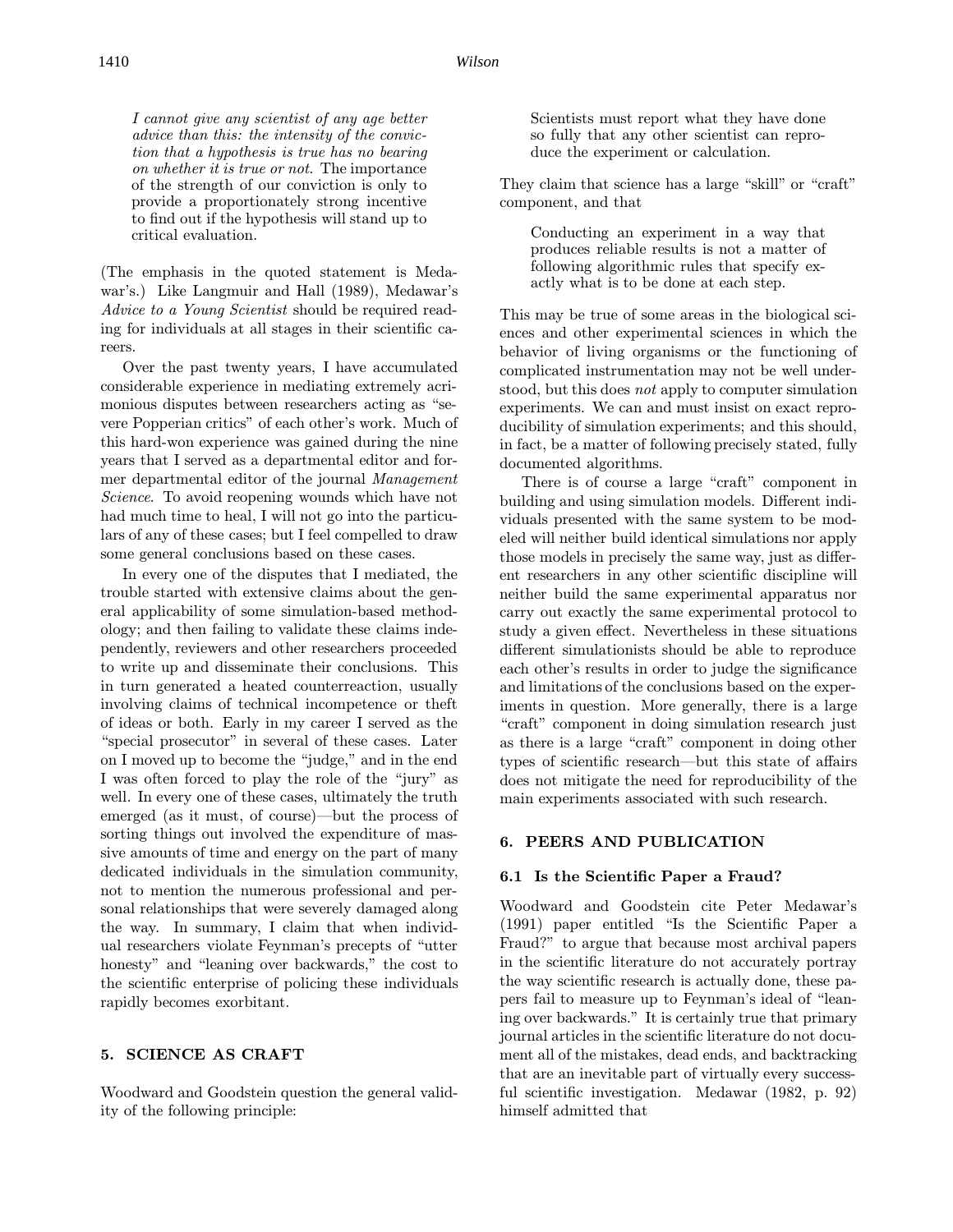I reckon that for all the use it has been to science about four-fifths of my time has been wasted, and I believe this to be the common lot of people who are not merely playing follow-my-leader in research.

In my view, the fundamental issue here is that there simply is not enough space in all the scientific journals to document the way that science is actually done; moreover no one has the time to absorb all the final results even in a relatively narrow area of specialization, much less to read the associated background material. Nowadays many high school students are sufficiently sophisticated to realize that primary journal articles are vehicles for efficiently communicating significant discoveries rather than for documenting the processes by which those discoveries were made. Moreover, this issue is rapidly becoming moot because of current trends toward complementing the printed version of a primary journal article with comprehensive supporting documentation (such as appendices containing lengthy proofs or detailed descriptions of experimental protocols) archived on a World Wide Web server that is maintained by the journal's sponsoring organization.

#### 6.2 Problems with the Peer Review System

Finally Woodward and Goodstein examine the peer review system for evaluation of research proposals and primary journal articles, concluding that the conflict of interest inherent in asking competitors to evaluate each other's work has inflicted genuine distress on the system. In my own experience, by far the most common form of misconduct by peer reviewers has nothing to do with conflicts of interest; instead the problem is simple dereliction of duty by reviewers who cannot be bothered to read and evaluate carefully the work of other researchers. Although this remark applies to evaluation of research proposals as well as refereeing of primary journal articles, I am most concerned with problems in refereeing. In my judgment, the problem of nonperformance by referees has reached epidemic proportions, and I believe it is urgently necessary for the scientific community to address this scandalous state of affairs.

In preparing these remarks I solicited comments from numerous colleagues not only in the simulation community but also in the "hard" scientific disciplines, and I have been startled by the vehemence of their agreement with my evaluation of the current state of the refereeing system. Based on numerous conversations with colleagues in biology, electrical engineering, industrial engineering, mathematics, and statistics, I have a sense that problems with refereeing are much worse in these fields than in the simulation community. Perhaps the most egregious failure of the refereeing system in recent years was the publication of the initial paper on cold fusion by Fleischmann and Pons (1989a). This paper was published in the Journal of Electroanalytical Chemistry in just four weeks; and a long list of errata soon followed (Fleischmann and Pons 1989b)—including the name of M. Hawkins, a coauthor who was somehow omitted from the original paper. A detailed account of this infamous episode can be found on pp. 218–220 of Huizenga (1993).

#### 6.3 Refereeing Remedies

The two main reasons for breakdowns in the operation of the refereeing system are (a) misconceptions by referees about the job they are supposed to do, and (b) lack of incentives for doing a good job of refereeing. As Gleser (1986) points out, many referees think that a manuscript must be checked line by line for errors; and seeing that this will be extremely timeconsuming, they continually put off the task. On the contrary, the referee's main responsibility is to serve the editor as an "expert witness" in answering certain key questions about the manuscript—and most of these questions can be answered under the assumption that the manuscript is error-free. These key questions are given in Table 2 and are elaborated in Forscher (1965), Gleser (1986), and Macrina (1995, pp. 84–89) along with general guidelines for refereeing that should be required reading for every research worker in the field of computer simulation.

If a paper passes the initial screening that consists of answering questions 1–8 in Table 2, then it is necessary to undertake the verification of technical correctness required to answer questions 9 and 10. If competent referees had scrutinized the initial paper on cold fusion by Fleischmann and Pons (1989a) with the objective of answering questions 9 and 10 in Table 2, then the fatal flaws in this work would have been uncovered immediately. In my view it is imperative that we protect the simulation literature against the long-lasting stigma that results from permitting the publication of technically incorrect work. If everyone in the simulation community followed the guidelines in Table 2 for preparing referee's reports, then I believe our problems with peer review would largely disappear.

Additional tips on effective refereeing are given by Waser, Price, and Grosberg (1992). A set of questions similar to those given in Table 2 can be found on the home page of the ACM Transactions on Modeling and Computer Simulation by using the URL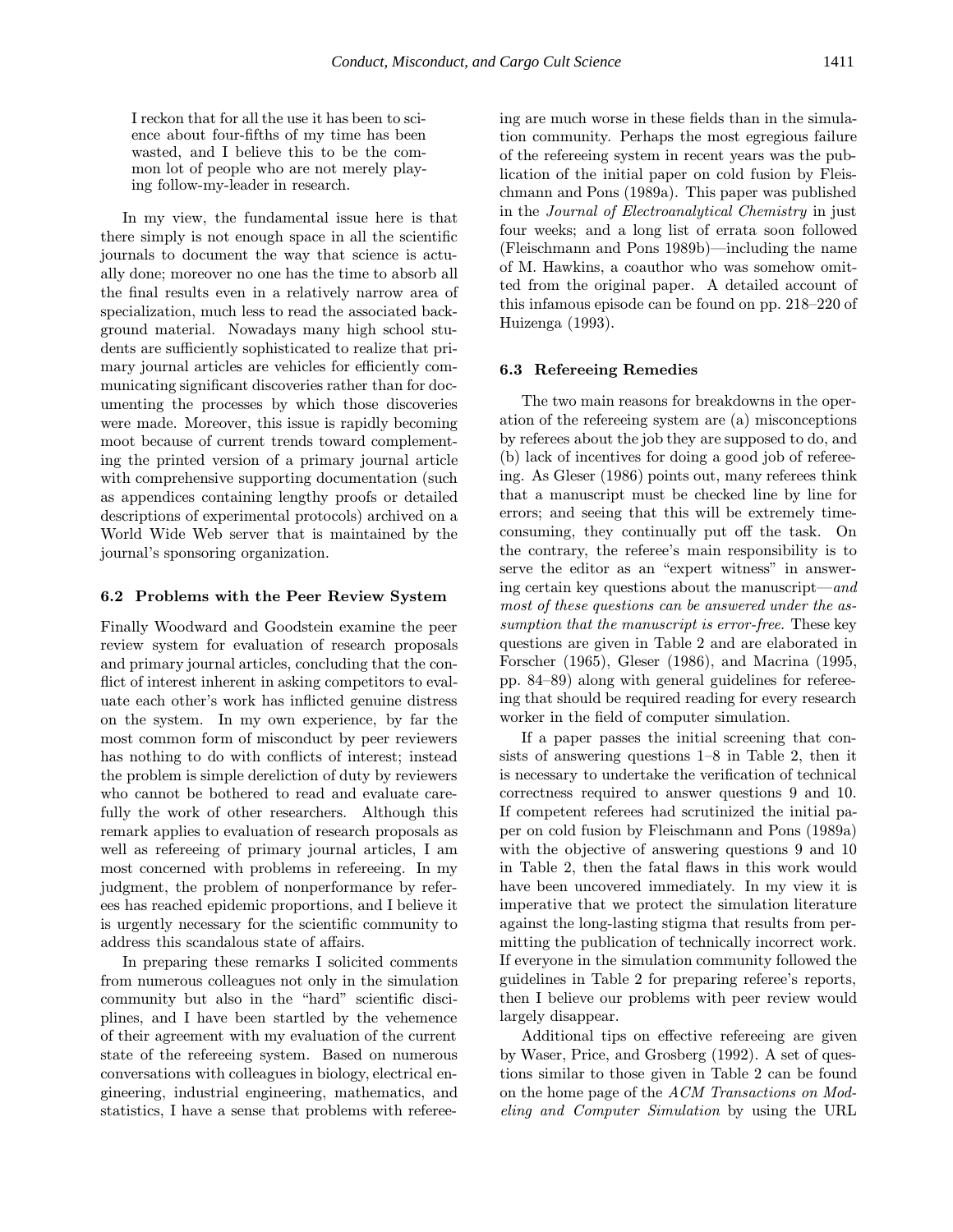- 1. Are the problems discussed in the paper of substantial interest? Would solutions of these problems materially advance knowledge of theory, methods, or applications?
- 2. Does the author either solve these problems or else make a contribution toward a solution that improves substantially upon previous work?
- 3. Are the methods of solution new? Can the proposed solution methods be used to solve other problems of interest?
- 4. Does the exposition of the paper help to clarify our understanding of this area of research or application? Does the paper hold our interest and make us want to give the paper the careful reading that we give to important papers in our area of specialization?
- 5. Are the topic and nature of this paper appropriate for this journal? Are the abstract and introduction accessible to a general reader of this journal? Is the rest of the paper accessible to a readily identified group of readers of this journal?
- 6. Are the clarity and readability of the manuscript acceptable? Is the writing grammatically correct?
- 7. Does the manuscript contain an adequate set of references? Is adequate credit given to prior work in the field upon which the present paper is built?
- 8. Is the material appropriately organized into an effective mix of text, figures and tables? Are data given in tables better presented in figures or in the text?
- 9. Is the work technically correct? Are the main conclusions justified by the experimental data and by logically valid arguments? Are the theorems stated and proved correctly given the assumptions? In practical applications of the theoretical results, do the authors check the validity of the underlying assumptions?
- 10. Are there gaps in the discussion of the experimental methods or results? If there are such gaps, can the closing of these gaps be considered (i) essential, (ii) desirable, or (iii) interesting? Are the experimental methods described in sufficient detail so that other investigators can reproduce the experiments?

#### http://www.acm.org/pubs/tomacs/review/review .html.

There remains the question of adequate incentives for good refereeing. In reviewing preliminary versions of these remarks, several individuals complained about general lack of editorial feedback on (a) the strengths and weaknesses of their reviews, and (b) the issues identified in other referees' reports on the same paper. As a routine professional courtesy, editors should include such feedback with their letters of appreciation to referees. Moreover, editors should strive to ensure that individuals who provide prompt and thorough refereeing will receive comparable service when those individuals submit their own papers for review. Ultimately refereeing is one of the professional responsibilities that each of us must fulfill to ensure the vitality of our chosen field, but doing this job well should be a source of pride and satisfaction commensurate with that of our other professional contributions to the field.

## 7. CONCLUSION

To close these remarks, I come back to the opening quotation by Richard Feynman. In essence my central thesis is simply this: as scientists we should all strive to live up to the standards of professional conduct so memorably articulated by Feynman. Sophisticated (or merely sophistic) rationalizations of anything short of this standard serve no constructive purpose and should be avoided. In a time when public esteem for science has been damaged by highprofile cases of scientific misconduct, we in the simulation community have a unique opportunity to lead the way in achieving Feynman's ideals not only in the design and execution of our experimental procedures but also in our collective response to the challenges of responsible, professional peer review.

### ACKNOWLEDGMENTS

Although they may not have found these remarks to be completely congenial, I thank David Goodstein and James Woodward for their comments on this article. I also thank the following individuals for insightful suggestions concerning this article: R. H. Bernhard, L. F. Dickey, S. E. Elmaghraby, and S. D. Roberts (North Carolina State Univ.); F. B. Armstrong and B. J. Hurley (ABB Power T&D Co.); C. Badgett (U.S. Navy Joint Warfare